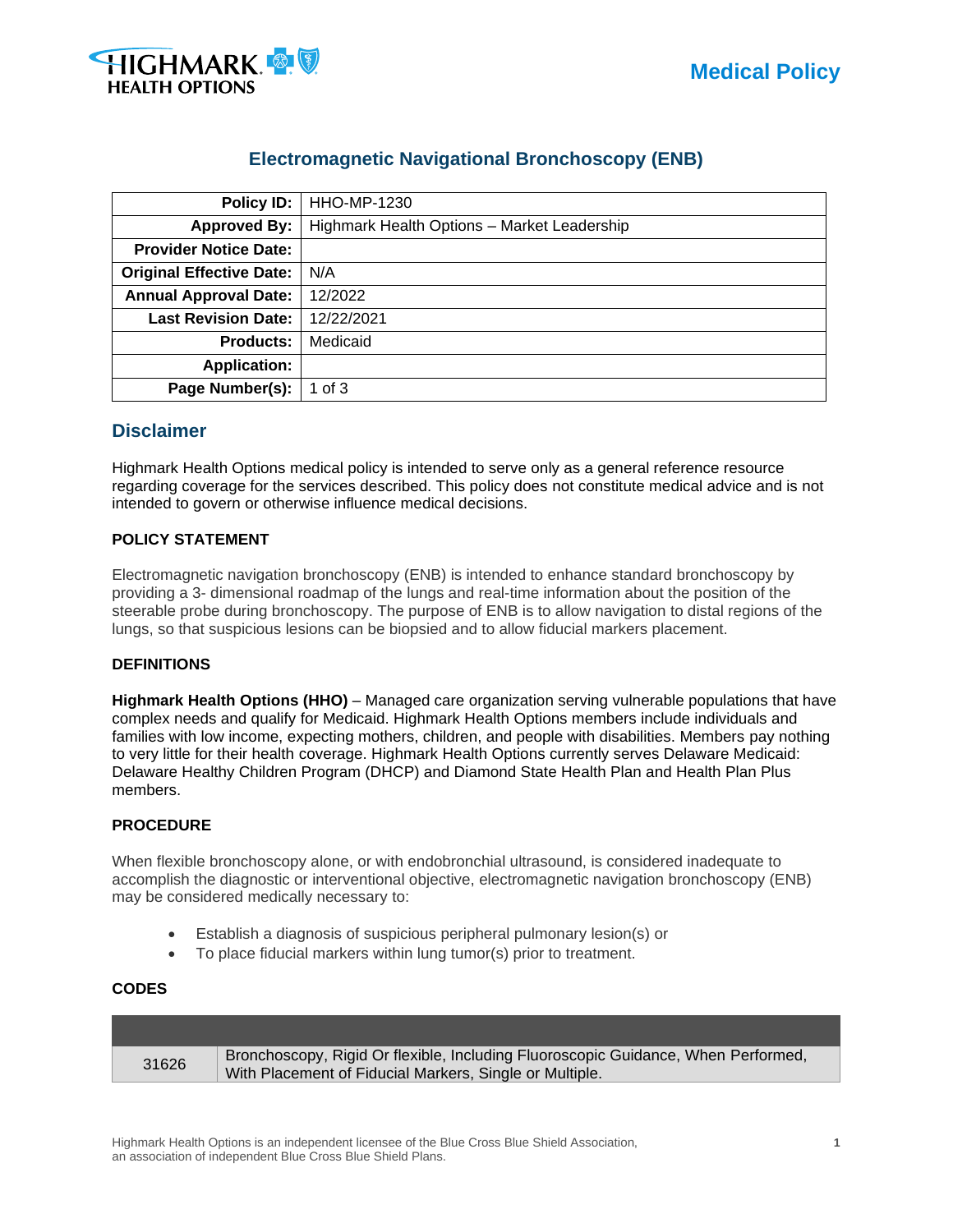



| 31627 | Bronchoscopy, Rigid Or flexible, Including Fluoroscopic Guidance, When Performed;<br>With Computer-assisted, Image-guided Navigation (list Separately in Addition to Code<br>for Primary Procedure(s)).                                                                                                                                                                                                                                                                                     |
|-------|---------------------------------------------------------------------------------------------------------------------------------------------------------------------------------------------------------------------------------------------------------------------------------------------------------------------------------------------------------------------------------------------------------------------------------------------------------------------------------------------|
| C9751 | Bronchoscopy, Rigid Or flexible, Transbronchial Ablation of Lesion(s) By Microwave<br>Energy, Including Fluoroscopic Guidance, When Performed, With Computed<br>Tomography Acquisition(s) And 3-d Rendering Computer-assisted, Image-guided<br>Navigation, And Endobronchial Ultrasound (ebus) Guided Transtracheal And/or<br>Transbronchial Sampling (eg, Aspiration(s)/biopsy(ies) And All Mediastinal And/or Hilar<br>Lymph Node Stations or Structures and Therapeutic Intervention(s). |

#### **Covered Diagnosis Codes**

| C <sub>34.00</sub> | C <sub>34.01</sub> | C34.02             | C <sub>34.11</sub> | C <sub>34.12</sub> |
|--------------------|--------------------|--------------------|--------------------|--------------------|
| C34.30             | C <sub>34.31</sub> | C34.32             | C <sub>34.80</sub> | C <sub>34.81</sub> |
| C34.82             | C <sub>34.90</sub> | C <sub>34.91</sub> | C <sub>34.92</sub> |                    |

#### **Non-covered Services**

Electronic navigational bronchoscopy is considered experimental/investigational and, therefore, noncovered because the safety and/or effectiveness of this service cannot be established by the available published peer-reviewed literature.

# **References**

Bolton W, Richey J, Ben-Or S, Hale A, Ewing J, Stephenson J. Electromagnetic Navigational Bronchoscopy: A Safe and Effective Method for Fiducial Marker Placement in Lung Cancer Patients. Am Surg. 2015;81.

Ost DE, Ernst A, Lei X, et al. Diagnostic Yield and Complications of Bronchoscopy for Peripheral Lung Lesions. Results of the AQuIRE Registry. Am J Respir Crit Care Med. Jan 01 2016;193(1): 68-77.

Khandhar SJ, Bowling MR, Flandes J, et al. Electromagnetic navigation bronchoscopy to access lung lesions in 1,000 subjects: first results of the prospective, multicenter NAVIGATE study. BMC Pulm Med. Apr 11 2017;17(1):59.

Folch EE, Pritchett MA, Nead MA, et al. Electromagnetic navigation bronchoscopy for peripheral pulmonary lesions: one-year results of the prospective, multicenter NAVIGATE Study. J Thorac Dis 2017;9(3):802-808.

Folch EE, Pritchett MA, Nead MA, et al. Electromagnetic Navigation Bronchoscopy for Peripheral Pulmonary Lesions: One-Year Results of the Prospective, Multicenter NAVIGATE Study. J Thorac Oncol. Mar 2019;14(3):445-458.

Atkins N, Marjara J, Kaifi J, Kunin J, Saboo S, et al. Role of computed tomography-guided biopsies in the era of electromagnetic navigational bronchoscopy: A retrospective study of factors predicting diagnostic yield in electromagnetic navigational bronchoscopy and computed tomography biopsies. Journal of Clinical Imaging Science . 2020;10(33:1-6.